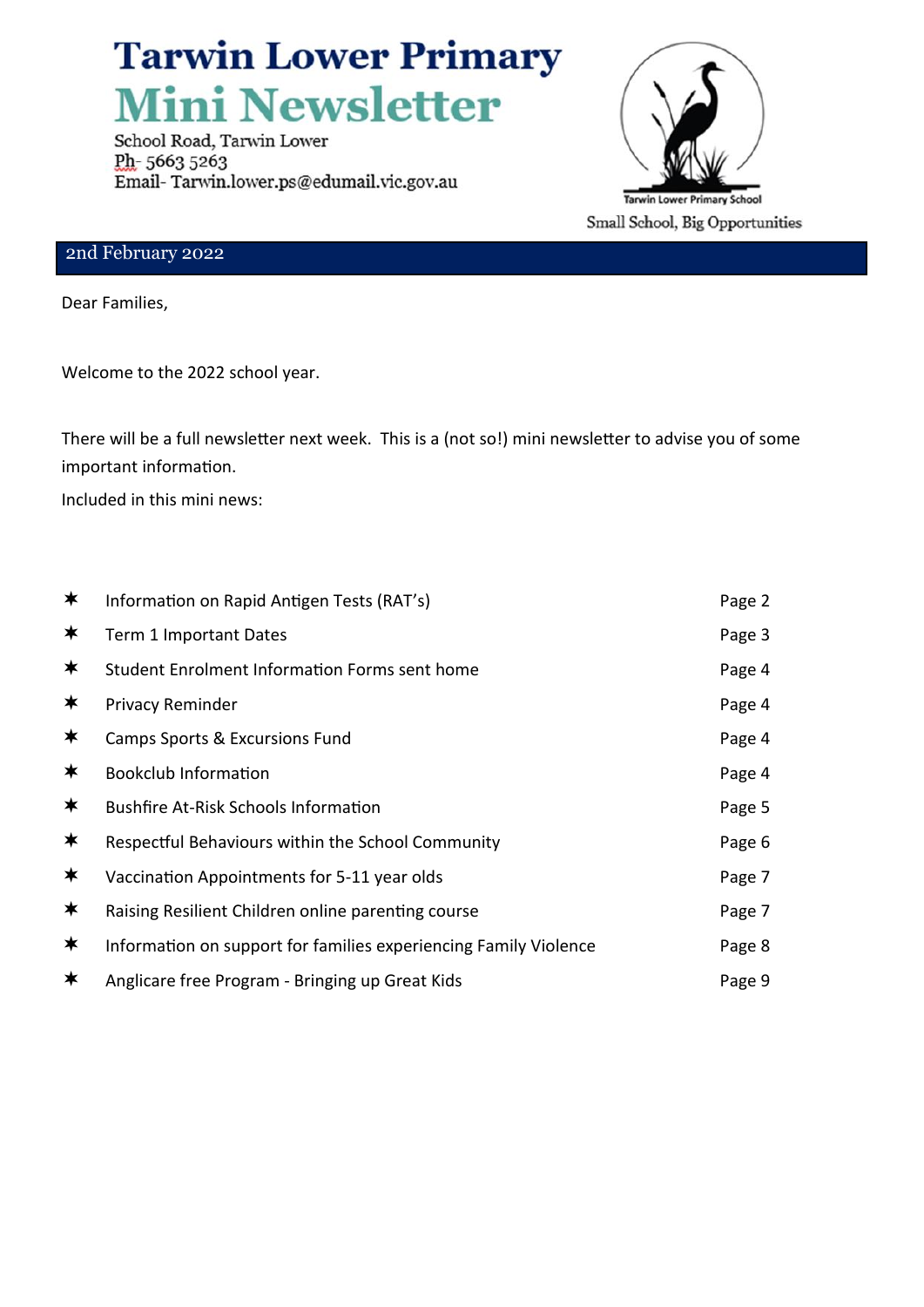#### **Rapid Antigen Tests**

As you already know, DET has supplied our school with 5 Rapid Antigen Tests (RAT) for each student and staff member. We are all required to test twice weekly (suggested - Monday and Thursday mornings) and to report and isolate if positive.

For more information on rapid antigen tests, including how to perform a test on your child and what to do if you record a positive result, visit Rapid antigen testing in schools - information for parents and carers.

Further information: How to give your child a RAT - and what to do if they are positive https://www.abc.net.au/news/2022-02-01/how-to-give-vour-kid-a-rat-and-what-to-do-if-theytest-positive/100792282

## **Victoria's Back-to-School Plan**

#### What's new:



#### Free rapid antigen testing

- more than 14 million rapid antigen tests to be delivered to schools and early childhood education and care settings
- twice-weekly voluntary testing at home
	- o primary school students and staff
	- o secondary school students and staff
- five-times-weekly voluntary testing at home
	- o specialist school students and staff

#### Enhanced support to keep schools open and safe

- extra staff ready to step in where essential school staff are unable to work
- updated procedures and notifications to families when there are COVID-19 cases
- extra planning and support for school leadership



Keeping schools open and as safe as possible • remote learning only considered as a localised, short-term, last-resort option



#### **Continued COVIDSafe** measures: the 3Vs



#### **Vaccination**

- · staff required to be vaccinated or medically exempt
- more than 90% of children age 12 and over are now vaccinated
- · roll-out of vaccinations for children aged 5 to 11 through state vaccination hubs, pop-up school vaccination sites and inreach grants

#### **Ventilation**



#### · delivery of 51,000 air purifiers to schools before day one of Term 1

#### **Vital COVIDSafe steps**

- physical distancing
- face masks
- regular hand hygiene
- testing

22-017

Updated: 22 January 2022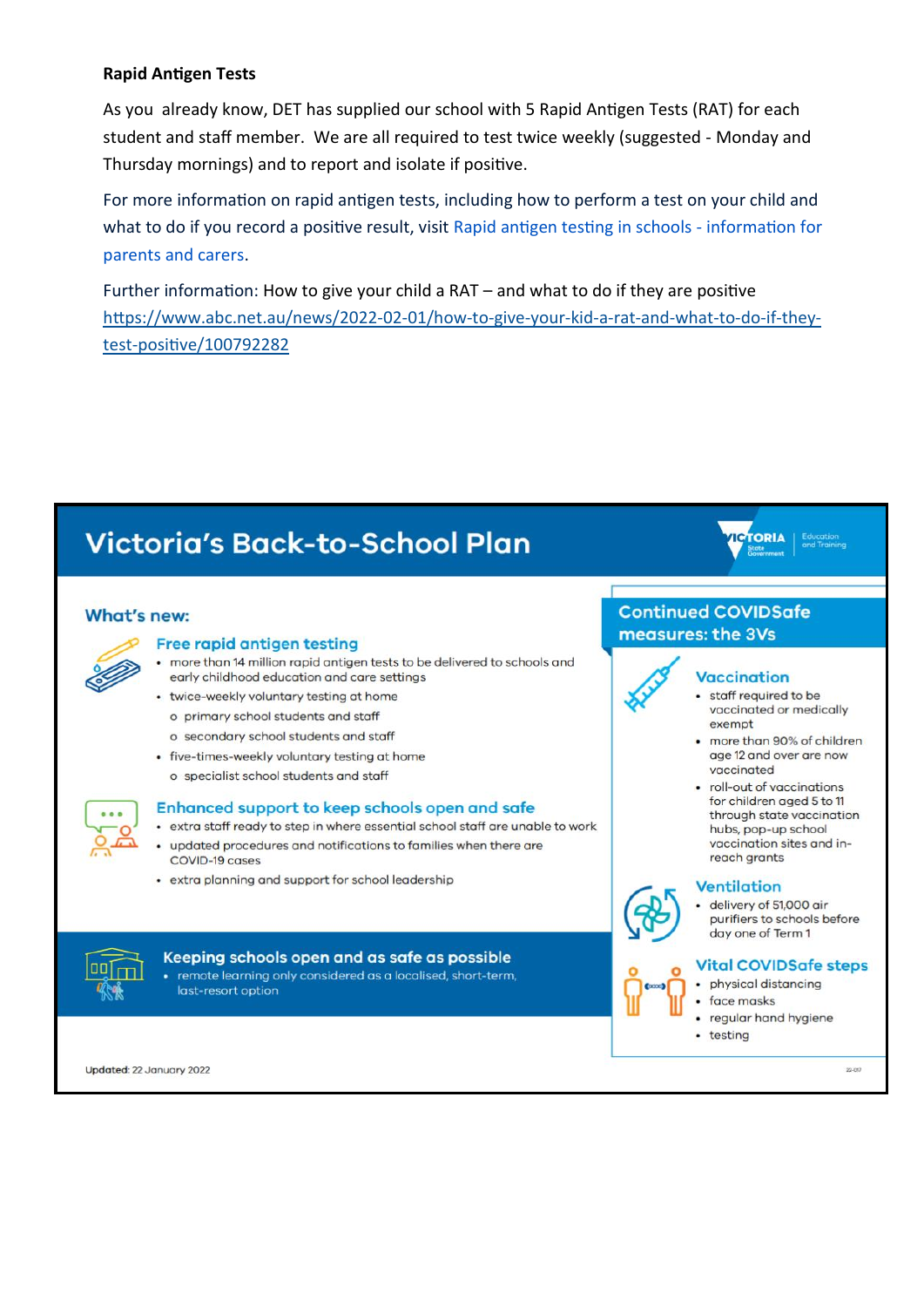| Term $1$ – important dates               |                                                            |  |  |
|------------------------------------------|------------------------------------------------------------|--|--|
| Wed 2 Feb                                | Prep rest day                                              |  |  |
| 7-25 Feb                                 | Welcome to our Pre-Service Teacher, Lauren Sexton in 4/5/6 |  |  |
| Wed 9 Feb                                | Prep rest day                                              |  |  |
| Tues 15 Feb                              | <b>School Photos</b>                                       |  |  |
| Wed 16 Feb                               | Virtual District Swimming                                  |  |  |
| Wed 16 Feb                               | Prep rest day                                              |  |  |
| Tues 22 Feb                              | School Council Meeting @6pm                                |  |  |
| 23 Feb-2 March                           | <b>School Council Elections</b>                            |  |  |
| Wed 23 Feb                               | Prep rest day and prep individual testing                  |  |  |
| Wed 23 Feb                               | Swimming Lessons for years 1-6 @SPLASH                     |  |  |
| Mon 28 Feb                               | <b>School Review</b>                                       |  |  |
| Tues 1 March                             | Family / Teacher Conferences - 3:40pm-6:00pm               |  |  |
| Wed 2 March                              | Prep rest day and prep individual testing                  |  |  |
| Wed 2 March                              | Swimming Lessons for years 1-6 @SPLASH                     |  |  |
| Fri 4 March                              | Clean Up Australia Day                                     |  |  |
| Wed 9 March                              | Prep rest day                                              |  |  |
| Wed 9 March                              | Swimming Lessons for years 1-6 @SPLASH                     |  |  |
| Thurs 10 March                           | <b>School Review</b>                                       |  |  |
| Mon 14 March                             | Labour Day Holiday                                         |  |  |
| Wed 16 March                             | Preps first Wednesday                                      |  |  |
| Wed 16 March                             | Swimming Lessons for years 1-6 @SPLASH                     |  |  |
| Tues 22 March                            | Venus Bay Bug Blitz and Mangrove excursion                 |  |  |
| Wed 23 March                             | Swimming Lessons for years 1-6 @SPLASH                     |  |  |
| Fri 1 April                              | Waratah Athletics for years 3-6 @Foster                    |  |  |
| Thur 7 April                             | District Athletics @Foster                                 |  |  |
| Fri 8 April                              | Last day of school - finish 2.20pm                         |  |  |
| School Holidays 9-26 <sup>th</sup> April |                                                            |  |  |
| Mon 25 April                             | ANZAC Day - no school                                      |  |  |
| Tues 26 April                            | Curriculum Day - no school                                 |  |  |
| Wed 27 April                             | First day of Term 2                                        |  |  |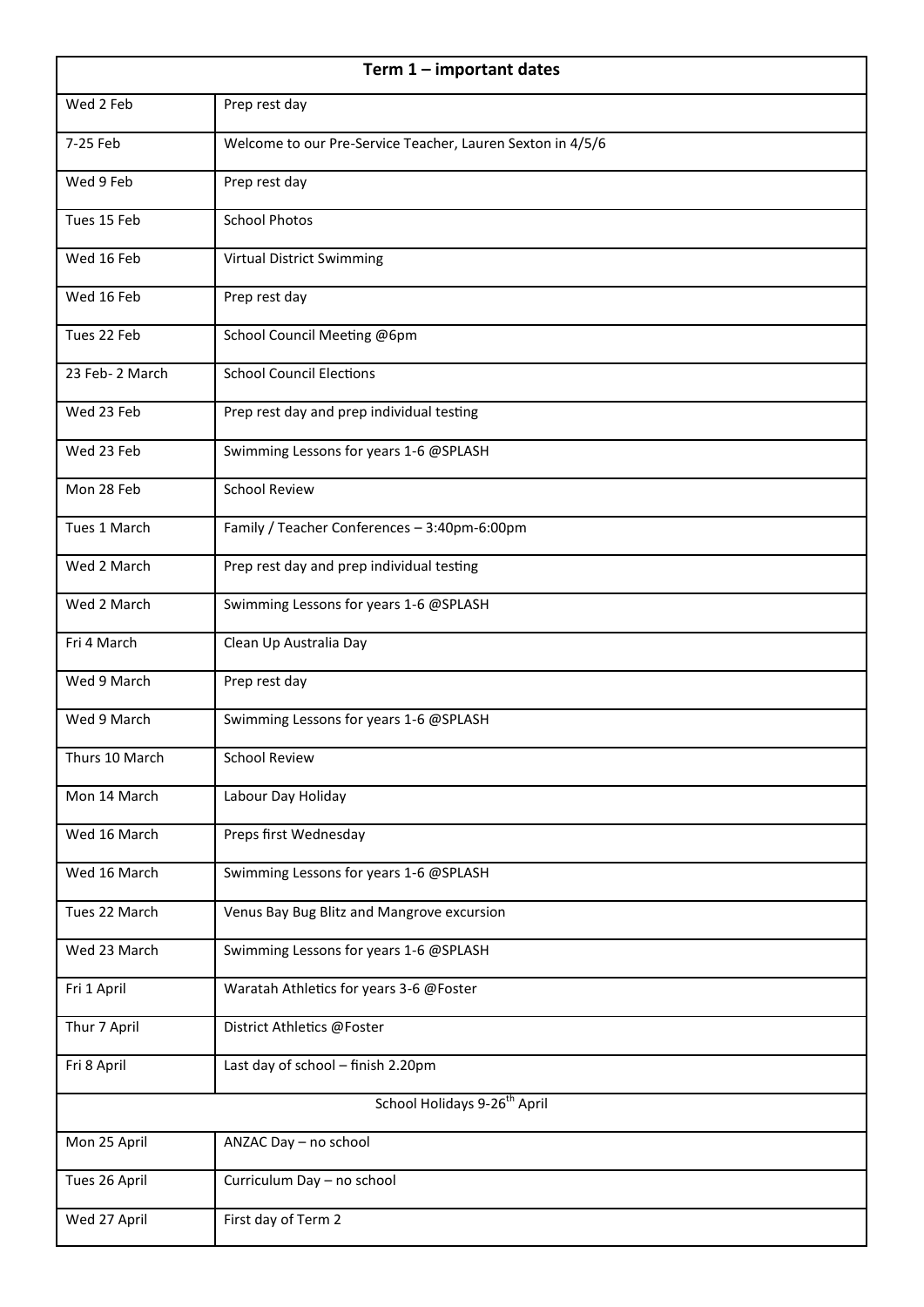#### **Student Enrolment Information Form**

Today we are sending home a 'Student Enrolment Information Form' with each of our students. Every year we need to ensure that all the information the school has on file is up to date and relevant. This information is also required for our student census at the end of the month and directly affects our funding. Please read through all the information and make changes if necessary. Please also ensure that we have your up to date employment details, phone numbers, emergency contacts etc. If you haven't been employed in the past year, please note that on the sheet. Please also ensure that any health or medical issues relating to your child are listed. If not, please write it down somewhere on the sheet so we can update our records.

These forms must be returned, even if there are no changes to the details. Please sign the form on the front to confirm that all information is correct and up to date.

#### **Please send these forms back to school by Friday 11th February**.

#### **Annual privacy reminder for 2022**

Our school collects, uses, discloses and stores student and parent personal information for standard school functions or where permitted by law, as stated in the Schools' [Privacy Policy.](https://www.education.vic.gov.au/Pages/schoolsprivacypolicy.aspx)

Please take time to remind yourself of our school's collection notice, found on our website [INSERT LINK to your school's collection notice].

For more information about privacy, refer to: Schools' Privacy Policy — [information for parents.](https://www.education.vic.gov.au/Pages/Schools-Privacy-Policy-information-for-parents.aspx) This information is also available in nine community languages:

- ♦ Amharic
- $\lozenge$  Arabic
- Dari
- Gujarati
- Mandarin
- ◊ Somali
- ♦ Sudanese
- Turkish
- Urdu

#### **Camps, Sports & Excursions Fund**

Applications for the Camps Sports & Excursions Fund are available at the office. If you have already received funding at Tarwin Lower PS for this fund, you do not need to re-apply. Your application will be rolled over.

Applicants for CSEF need to have a current, valid Centrelink Card.

CSEF funding is \$125.00 per year paid into your school account for use only with Camps Sport or Excursion costs. If you change schools within Victoria, your unused CSEF will be transferred to your new school.

Please see Lindy in the office for more information or to make an application.

#### **Book Club**

Issue 1 of Book Club has just arrived at school. We will send it home with your children today (if possible!) or tomorrow. You can send your order with cash to school or order online using LOOP. Details are on the back of the catalogue. Orders are due by Friday 11th February.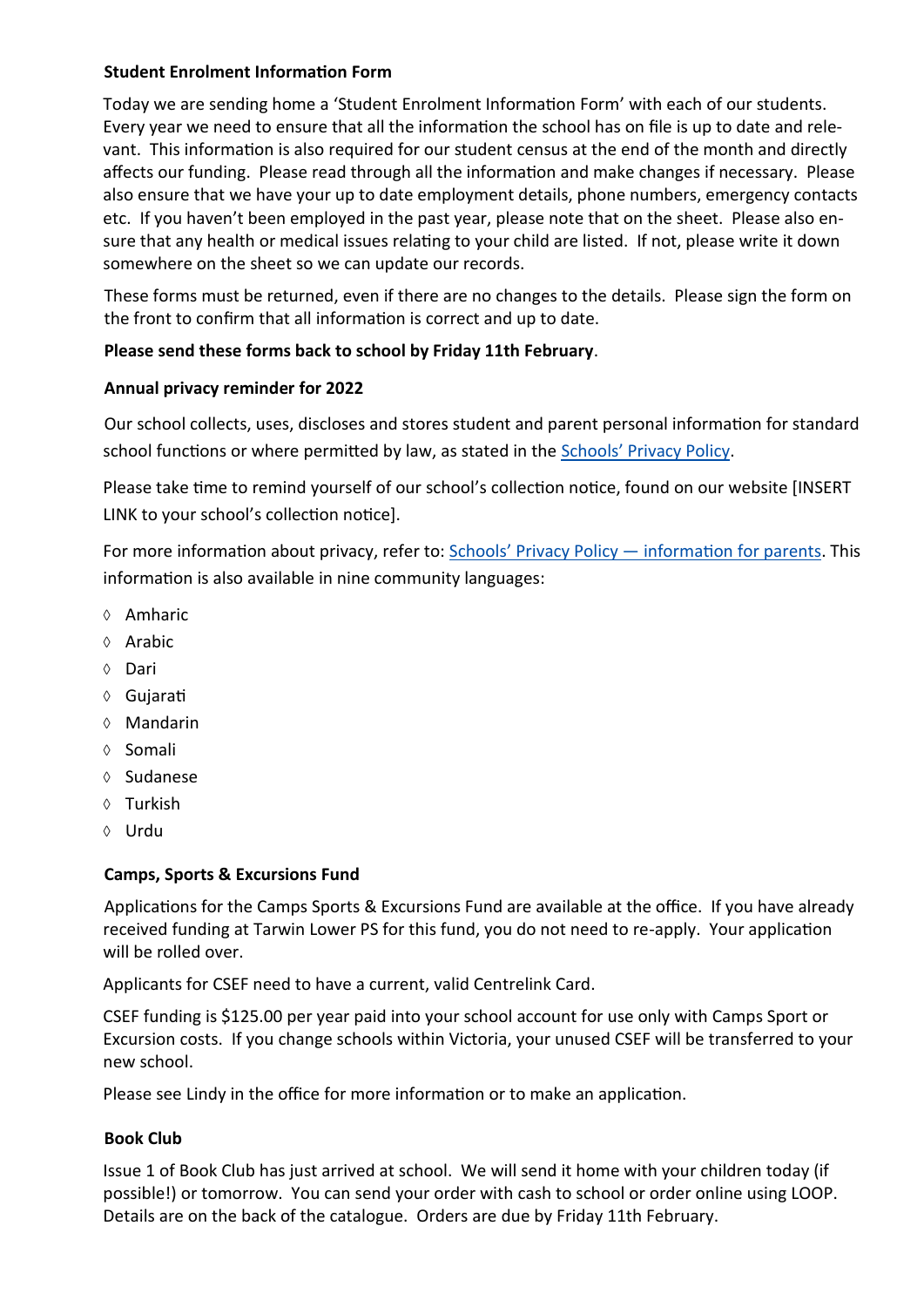## Newsletter article: Schools on the Bushfire At-Risk State Government Register and Schools at Risk of Grassfire (Category 4)

#### **School procedures for the bushfire season**

Fire danger ratings and warnings are used in Victoria to provide clear direction on the safest options for preserving life. Schools and children's services listed on the DET Bushfire At-Risk Register (BARR) and those at risk of grassfire (Category 4) will be closed when a Code Red fire danger rating day is determined in their Bureau of Meteorology district. **Our school has been identified as being one of those at high bushfire or grassfire risk.** 

Where possible, we will provide parents with up to four days notice of a potential Code Red day closure by letter and Compass. A Code Red day will be determined by the Emergency Management Commissioner no later than 1.00pm the day before the potential closure. Once we are advised of the confirmation of the Code Red day we will provide you with advice before the end of the school day.

**Once confirmed, the decision to close will not change, regardless of improvements in the weather forecast.** This is to avoid confusion and help your family plan alternative care arrangements for your child. It is also important to note that:

• No staff will be on site on days where the school is closed due to a forecast Code Red day.

- Out-of-school-hours care will also be cancelled on these days
- School camps will be cancelled if a Code Red fire danger rating day is determined for the Bureau of Meteorology district in which the camp is located.

All bus routes that travel through the Code Red area will be cancelled.

On these Code Red days families are encouraged to enact their Bushfire Survival Plan – **on such days children should never be left at home alone or in the care of older children.**

For those of us living in a bushfire prone area, the Country Fire Authority (CFA) advises that when Code Red days are forecast, the safest option is to leave the night before or early on the morning of the Code Red day.

As part of preparing our school for potential hazards such as fire, we have updated and completed our Emergency Management Plan. We have had trees removed around the office, which is our Shelter in Place, and all gutters have been cleared over the holidays.

#### *What can parents do?*

- Make sure your family's bushfire survival plan is up-to-date and includes alternative care arrangements in the event that our school is closed.
- Ensure we have your current contact details, including your mobile phone numbers. Keep in touch with us by reading our newsletters, checking Compass and by talking to your child's teacher or any other member of the teaching staff about our emergency management plan.

Most importantly at this time of year, if you're planning a holiday or short stay in the bush or in a coastal area, you should check warnings in advance of travel and remain vigilant during your stay.

If your child is old enough, talk to them about bushfires and your family's bushfire survival plan.

You can access more information about children's services closures on the Department of Education and Training website – see <http://www.education.vic.gov.au/about/programs/health/pages/closures.aspx>

Multiple sources that offer information on emergencies are listed below:

- VicEmergency app that can be downloaded on your android and iOS mobile devices
- VicEmergency Hotline (1800 226 226)
- Website<https://emergency.vic.gov.au>
- Facebook ([https://www.facebook.com/vicemergency\)](https://www.facebook.com/vicemergency)
- Twitter [\(https://twitter.com/vicemergency\)](https://twitter.com/vicemergency)
- ABC local radio, Sky News and other emergency broadcasters

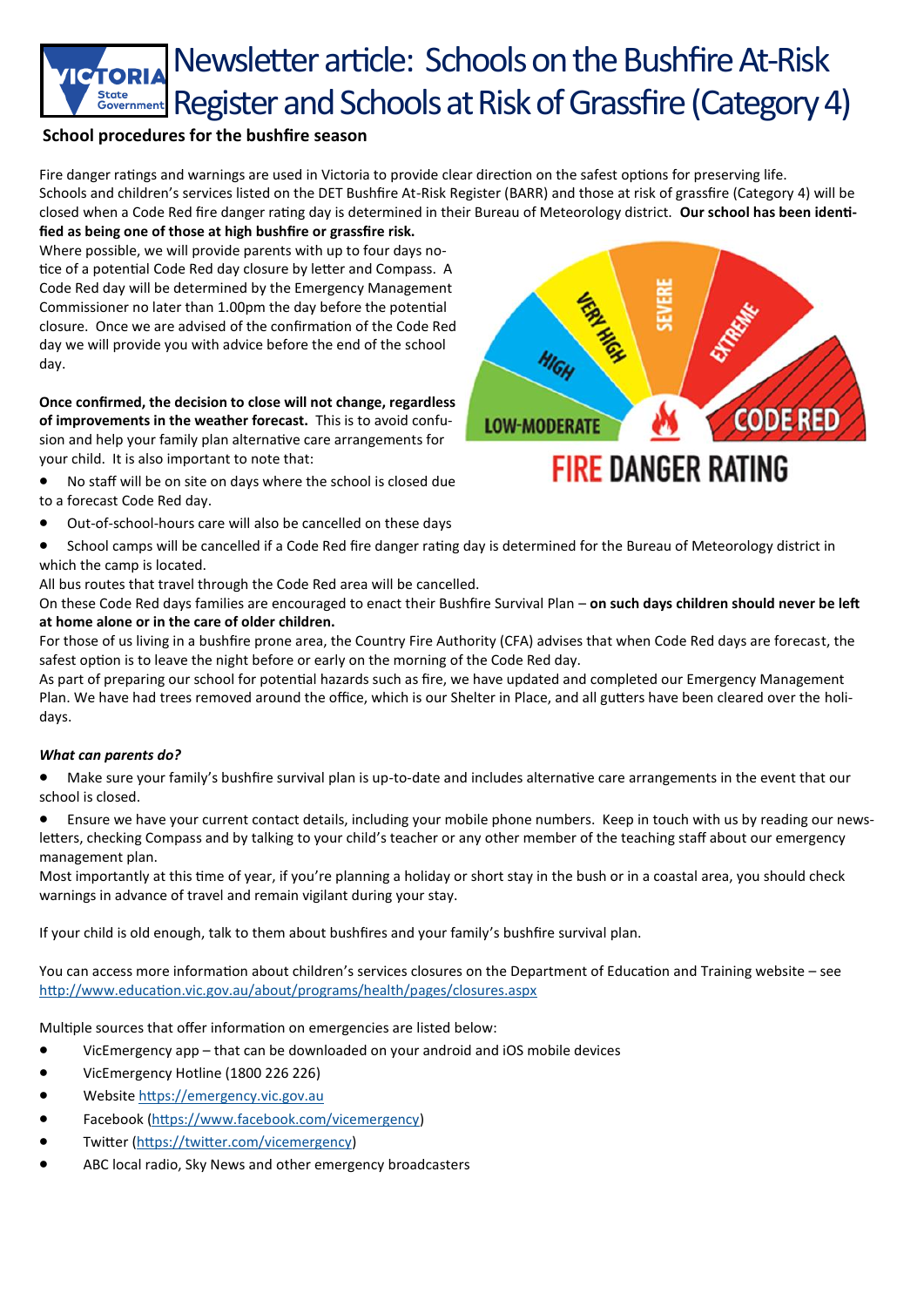#### **Respectful Behaviours within the School Community Policy**

Our school community has demonstrated incredible solidarity and resilience throughout the COVID-19 pandemic. Being back in our classrooms with extra health and safety measures is another big transition, but it's the very best one for our children's education. As we navigate these changes to onsite learning, including required mask wearing for some students, it's more important than ever that adults in our school community treat each other with respect and kindness.

The Department of Education and Training has released a [new policy](https://www.education.vic.gov.au/Pages/Respectful-Behaviours-within-the-School-Community-Policy.aspx) that describes the positive behaviour expected from parents, carers, and other adults in Victorian school communities. The policy sets clear standards of behaviour to create a safe, respectful, and inclusive learning environment for students, staff, and adults.

There are also other resources to support safe and respectful relationships in our school community, including information about getting involved in the school, advice on how to raise a concern or complaint, and parenting support resources. You can find the new policy and these resources [here.](https://www.education.vic.gov.au/parents/going-to-school/Pages/Respectful-behaviours-in-schools.aspx)

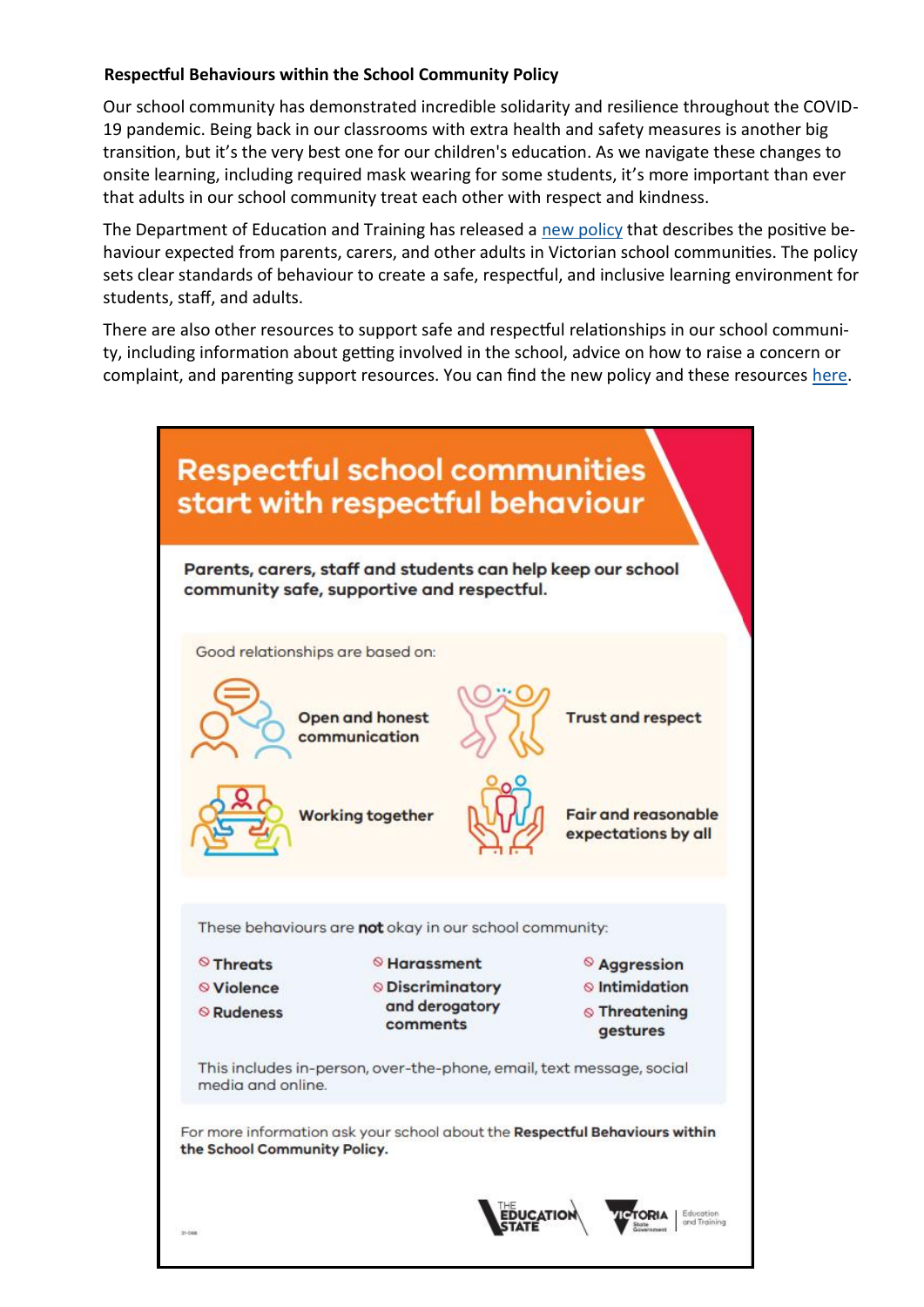

#### 5-11 Year Old Vaccination Appointments

Bookings for children aged 5-11 years old to receive the paediatric Pfizer vaccine are now open.

The Therapeutic Goods Administration (TGA) and Australian Technical Advisory Group on Immunisation (ATAGI) have approved the Pfizer vaccine as safe and effective and recommended its use for children aged 5-11 years.

Getting your child vaccinated will help:

- protect your child from getting sick from COVID-19
- reduce the spread of COVID-19, and
- keep schools and early childhood education and care settings open, so kids can have more face-to-face learning and playtime with their friends.

You can book at your local GP or pharmacy: https://covid-vaccine.healthdirect.gov.au/booking

You can also book at a family-friendly vaccination centre by calling the Coronavirus Hotline on 1800 675 398

Vaccination centre bookings can also be made online for children using a unique email address that has not been used before in the online booking system. For example, a new or alternative email address used by the child or their parent/guardian. Visit https://portal.cvms.vic.gov.au/

Accessible options and supports are planned for children who may have mild anxiety about vaccination or minor behavioural issues, as well as children with developmental disabilities, autism and/or sensory issues. There will also be services available for children with more severe needle phobia.

Appointments are also available at Aboriginal Controlled Community Health Organisations

Find out more about vaccination for kids: https://www.coronavirus.vic.gov.au/vaccinationinformation-children-and-teenagers



### **Raising Resilient Children**

#### Online Parenting Course: February 2022

#### Hi Everyone,

Are you looking for an online parenting course where you can learn about 'raising children' instead of 'managing children'?

Raising resilient children is no easy task. Most children don't like to be pushed out of their comfort zones and a lot of parents juggle with balancing discipline and acceptance.

Due to popularity, our 'Raising Resilient Children' is now available again, starting Monday 7th February 2022.

- Do you want to develop a stronger and more rounded child?
- Are you concerned about the adult your child will become?
- Do you want your child to contribute to the world in a positive way?

This is a 4 week online course where you can work at your own pace and also with feedback from a trainer from The Resilience Centre. The cost of the course is \$200+GST.

**Enquiries/Registrations:** 

belinda@theresiliencecentre.com.au

0412 034 846

**Enquiries & Registration**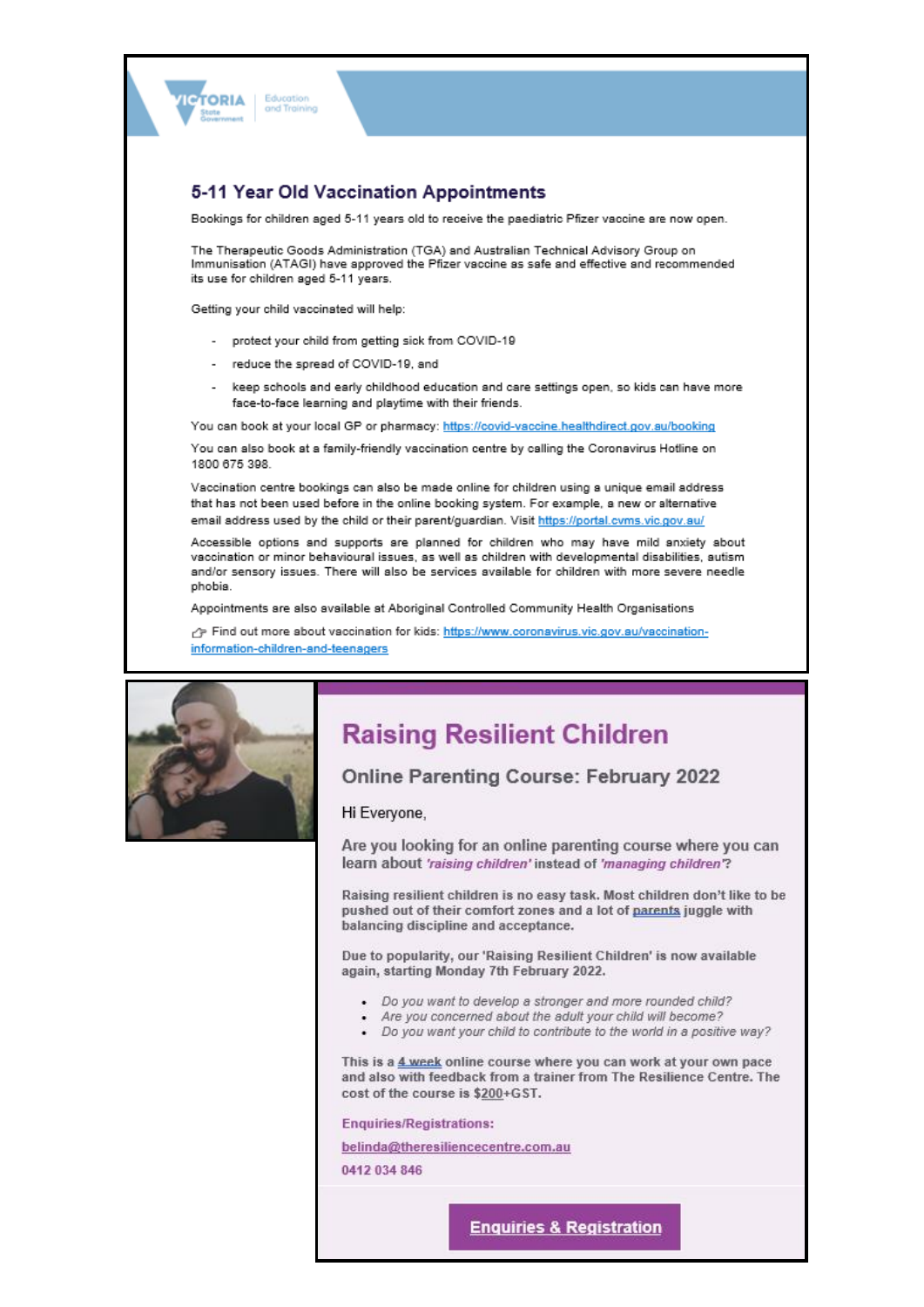#### **Support for families experiencing family violence**

External services and resources available any time of the year for all staff, students and families, including:

[Safe Steps,](https://www.safesteps.org.au/) [1800 015 188](tel:1800015188) – Victoria's 24-hour statewide family violence support service [1800 RESPECT,](https://www.1800respect.org.au/?gclid=Cj0KCQjwuNbsBRC-ARIsAAzITudF6nWbIWXLXIg9LDjPlkqmAGSr1qtYLlrEy1aGwVeTELuyyarfzSQaAoGDEALw_wcB) [1800 737 732](tel:1800737732) – provides 24-hour sexual assault and family violence information, counselling and support **[Orange Door](https://orangedoor.vic.gov.au/)** supports families experiencing or have ex-



perienced family violence and families who need extra support with the care of children

[Kids Helpline,](https://kidshelpline.com.au/) [1800 551 800](tel:1800551800) – provides 24-hour counselling for young people aged 5 to 25 years

What'[s ok at home?,](https://woah.org.au/) a website for children and young people aged 10 to 17 years old

[headspace Counselling](https://headspace.org.au/headspace-centres/) offers Victorian Government secondary school students counselling services. During the holidays, students can self-refer by calling their local headspace centre

Djirra, [1800 105 303](tel:1800105303) – provides telephone and face-to-face legal, emotional and cultural support for Aboriginal peoples experiencing or who have experienced family violence. Monday to Friday, 9am to 5pm

[InTouch Multicultural Centre against Family Violence](https://intouch.org.au/) 1800 755 988 - for specialist family violence support for migrant and refugee women, Mon to Fri, 9am to 5pm

[Rainbow Door,](https://www.rainbowdoor.org.au/) [1800 729 367](tel:1800729367) – a free service for LGBTIQA+ people and allies. Text, phone and email support daily, 10am to 5pm

[No to Violence,](https://ntv.org.au/) [1300 766 491](tel:1300766491) – works with men, to end family violence

WIRE (Women'[s Information and Referral Exchange\),](https://www.wire.org.au/) [1300 134 130](tel:1300134130) – provides free support, referrals and information on any issue for all Victorian women, nonbinary and gender diverse people. Support is available by phone, webchat and email, Monday to Friday, 9am to 5pm.